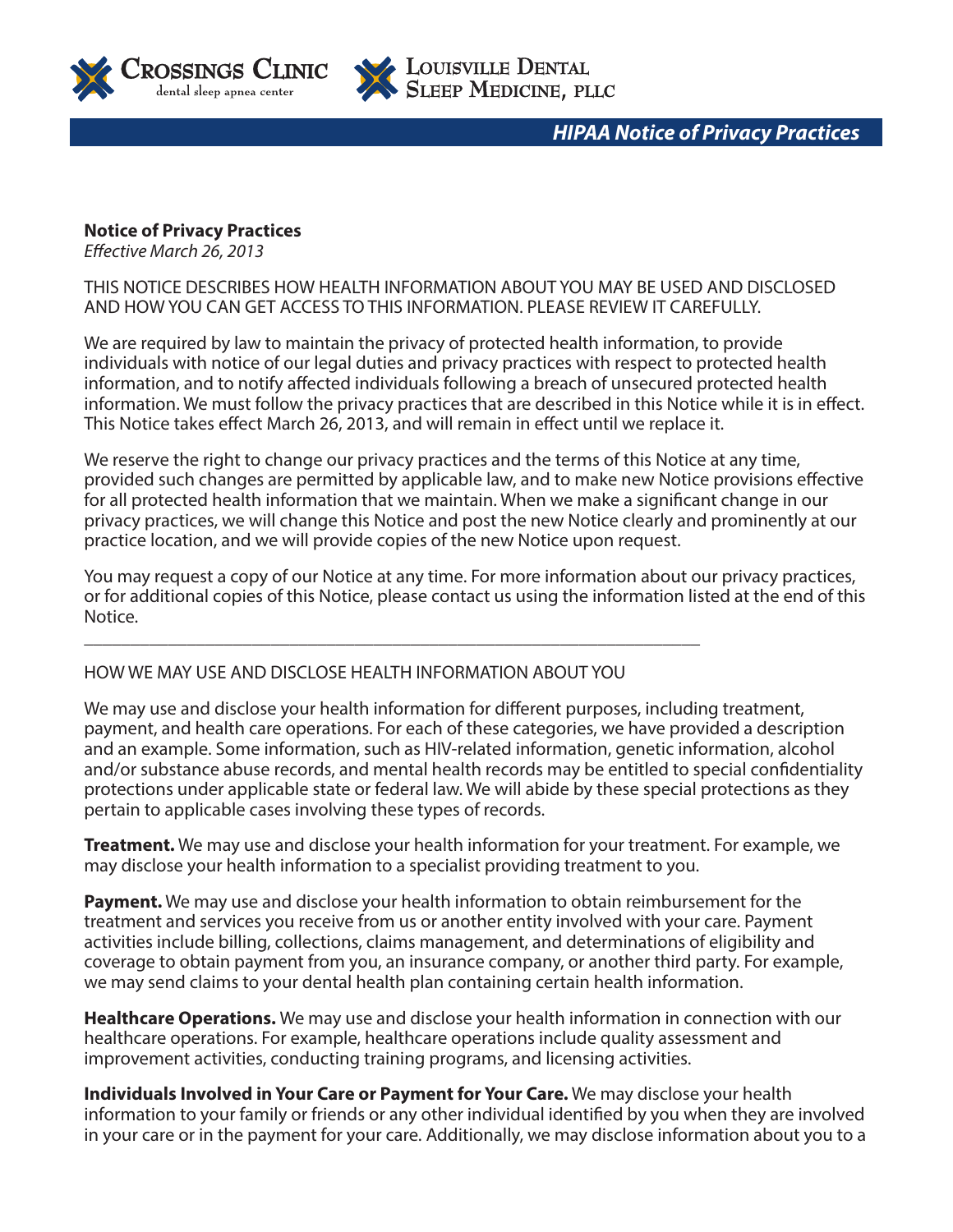patient representative. If a person has the authority by law to make health care decisions for you, we will treat that patient representative the same way we would treat you with respect to your health information.

**Disaster Relief.** We may use or disclose your health information to assist in disaster relief efforts.

**Required by Law.** We may use or disclose your health information when we are required to do so by law.

**Public Health Activities.** We may disclose your health information for public health activities, including disclosures to:

- Prevent or control disease, injury or disability;
- Report child abuse or neglect;
- Report reactions to medications or problems with products or devices;
- Notify a person of a recall, repair, or replacement of products or devices;
- Notify a person who may have been exposed to a disease or condition; or
- Notify the appropriate government authority if we believe a patient has been the victim of abuse, neglect, or domestic violence.

**National Security.** We may disclose to military authorities the health information of Armed Forces personnel under certain circumstances. We may disclose to authorized federal officials health information required for lawful intelligence, counterintelligence, and other national security activities. We may disclose to correctional institution or law enforcement official having lawful custody the protected health information of an inmate or patient.

**Secretary of HHS.** We will disclose your health information to the Secretary of the U.S. Department of Health and Human Services when required to investigate or determine compliance with HIPAA.

**Worker's Compensation.** We may disclose your PHI to the extent authorized by and to the extent necessary to comply with laws relating to worker's compensation or other similar programs established by law.

**Law Enforcement.** We may disclose your PHI for law enforcement purposes as permitted by HIPAA, as required by law, or in response to a subpoena or court order.

**Health Oversight Activities.** We may disclose your PHI to an oversight agency for activities authorized by law. These oversight activities include audits, investigations, inspections, and credentialing, as necessary for licensure and for the government to monitor the health care system, government programs, and compliance with civil rights laws.

**Judicial and Administrative Proceedings.** If you are involved in a lawsuit or a dispute, we may disclose your PHI in response to a court or administrative order. We may also disclose health information about you in response to a subpoena, discovery request, or other lawful process instituted by someone else involved in the dispute, but only if efforts have been made, either by the requesting party or us, to tell you about the request or to obtain an order protecting the information requested.

**Research.** We may disclose your PHI to researchers when their research has been approved by an institutional review board or privacy board that has reviewed the research proposal and established protocols to ensure the privacy of your information.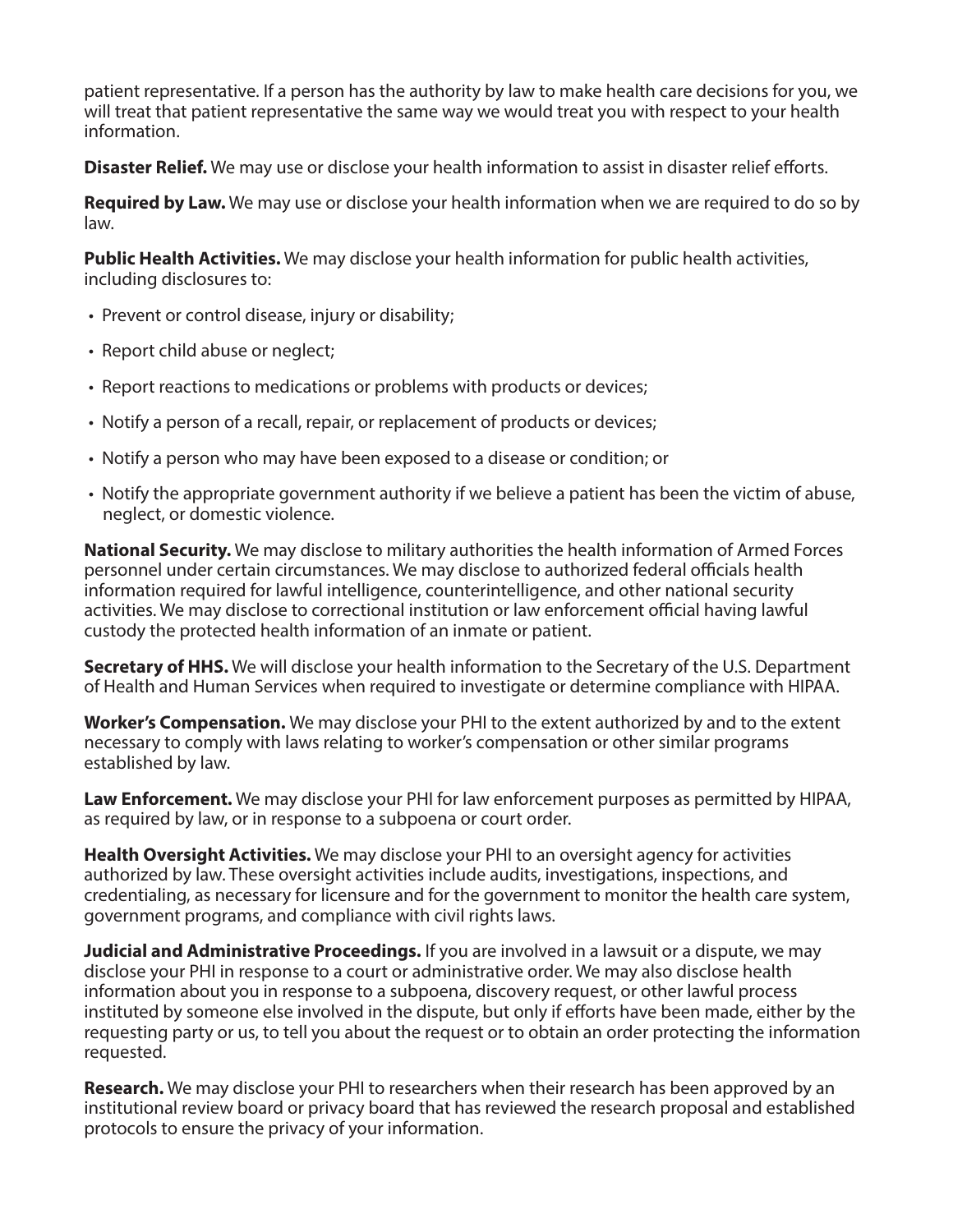**Coroners, Medical Examiners, and Funeral Directors.** We may release your PHI to a coroner or medical examiner. This may be necessary, for example, to identify a deceased person or determine the cause of death. We may also disclose PHI to funeral directors consistent with applicable law to enable them to carry out their duties.

**Fundraising.** We may contact you to provide you with information about our sponsored activities, including fundraising programs, as permitted by applicable law. If you do not wish to receive such information from us, you may opt out of receiving the communications.

# **Other Uses and Disclosures of PHI**

Your authorization is required, with a few exceptions, for disclosure of psychotherapy notes, use or disclosure of PHI for marketing, and for the sale of PHI. We will also obtain your written authorization before using or disclosing your PHI for purposes other than those provided for in this Notice (or as otherwise permitted or required by law). You may revoke an authorization in writing at any time. Upon receipt of the written revocation, we will stop using or disclosing your PHI, except to the extent that we have already taken action in reliance on the authorization.

# **Your Health Information Rights**

**Access.** You have the right to look at or get copies of your health information, with limited exceptions. You must make the request in writing. You may obtain a form to request access by using the contact information listed at the end of this Notice. You may also request access by sending us a letter to the address at the end of this Notice. If you request information that we maintain on paper, we may provide photocopies. If you request information that we maintain electronically, you have the right to an electronic copy. We will use the form and format you request if readily producible. We will charge you a reasonable cost-based fee for the cost of supplies and labor of copying, and for postage if you want copies mailed to you. Contact us using the information listed at the end of this Notice for an explanation of our fee structure.

If you are denied a request for access, you have the right to have the denial reviewed in accordance with the requirements of applicable law.

**Disclosure Accounting.** With the exception of certain disclosures, you have the right to receive an accounting of disclosures of your health information in accordance with applicable laws and regulations. To request an accounting of disclosures of your health information, you must submit your request in writing to the Privacy Official. If you request this accounting more than once in a 12-month period, we may charge you a reasonable, cost-based fee for responding to the additional requests.

**Right to Request a Restriction.** You have the right to request additional restrictions on our use or disclosure of your PHI by submitting a written request to the Privacy Official. Your written request must include (1) what information you want to limit, (2) whether you want to limit our use, disclosure or both, and (3) to whom you want the limits to apply. We are not required to agree to your request except in the case where the disclosure is to a health plan for purposes of carrying out payment or health care operations, and the information pertains solely to a health care item or service for which you, or a person on your behalf (other than the health plan), has paid our practice in full.

**Alternative Communication.** You have the right to request that we communicate with you about your health information by alternative means or at alternative locations. You must make your request in writing. Your request must specify the alternative means or location, and provide satisfactory explanation of how payments will be handled under the alternative means or location you request. We will accommodate all reasonable requests. However, if we are unable to contact you using the ways or locations you have requested we may contact you using the information we have.

**Amendment.** You have the right to request that we amend your health information. Your request must be in writing, and it must explain why the information should be amended. We may deny your